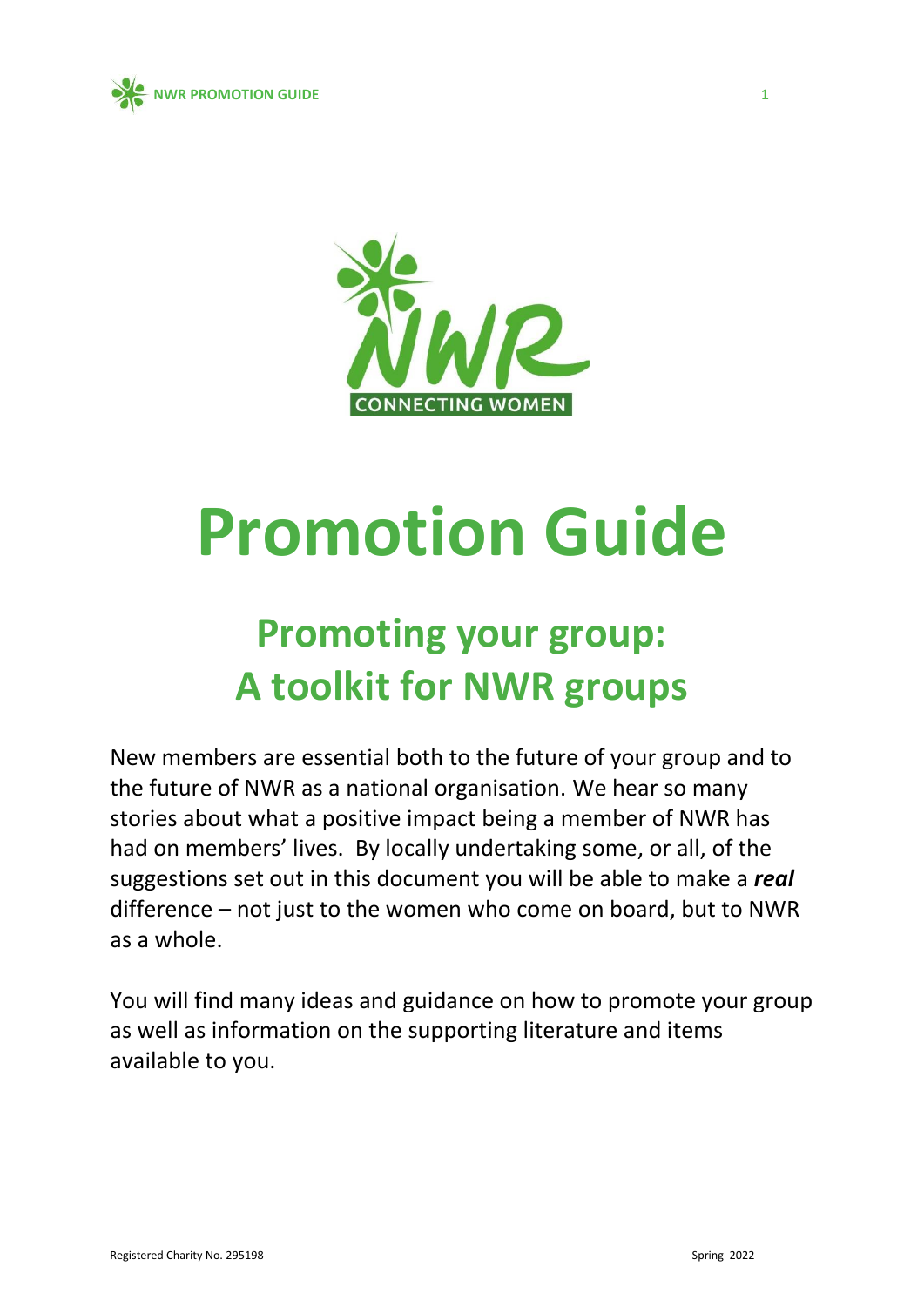

#### **Contents**

#### **What is NWR?**

Our mission is to connect all women, whatever their age or personal circumstances, who are interested in everything and want to talk about anything.

NWR is a registered charity and can demonstrate how membership of NWR increases the wellbeing of members though the connections they make with others in their local area, it educates and provides a sense of belonging. We want to ensure that as many women as possible are aware of NWR and the benefits being a member can bring.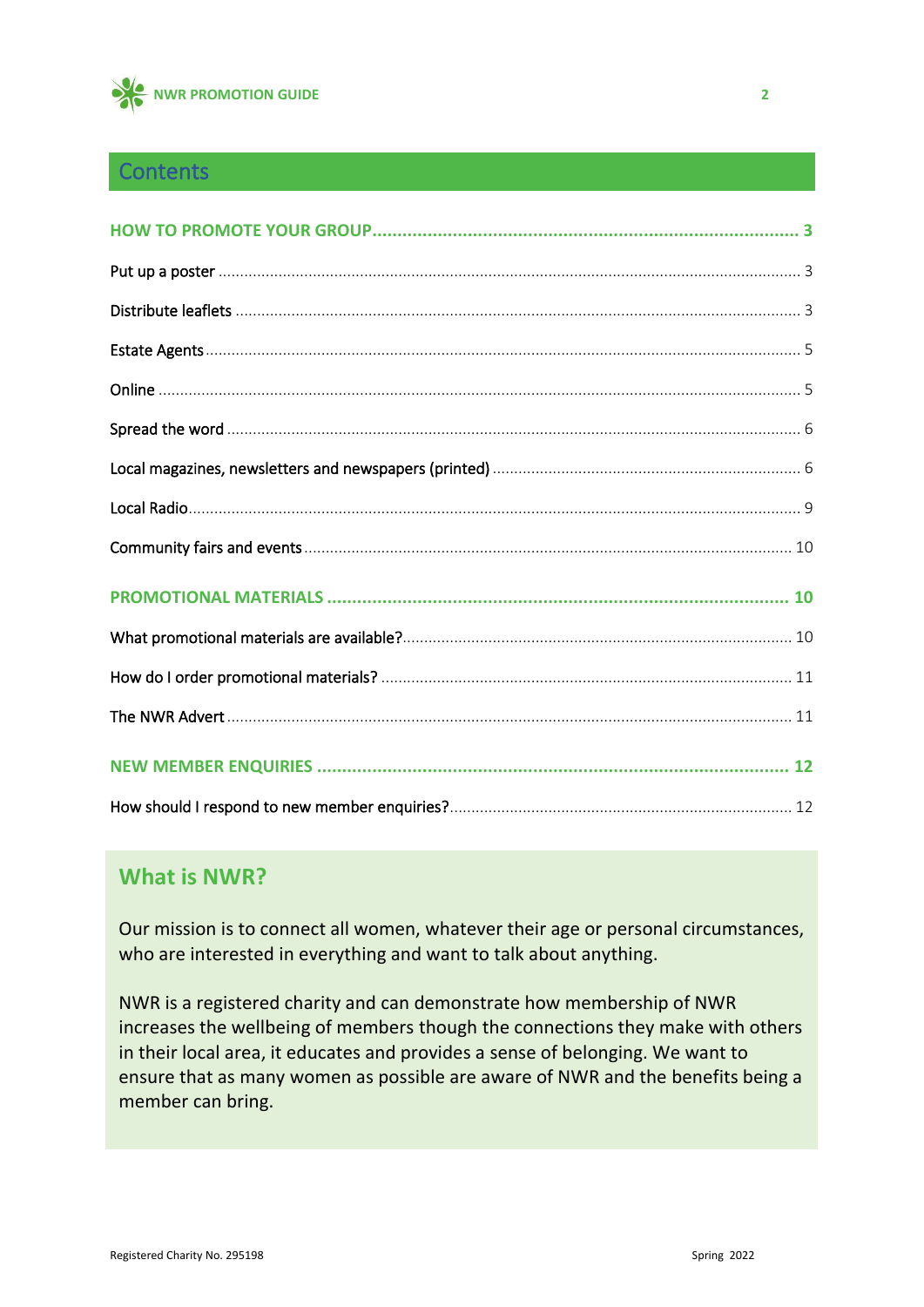

## <span id="page-2-0"></span>HOW TO PROMOTE YOUR GROUP

Below are some suggestions on how to promote your group and ensure that your group stays visible in your local community. We recommend that you use more than one of the ideas to gain maximum exposure for your group. And remember, some people may need a few prompts and reminders before they take action and come a long to a meeting.

#### <span id="page-2-1"></span>Put up a poster

NWR has produced eye-catching A5 posters for you to display in your local area. One is double sided so, if there is room, why not pick up another and display the reverse side too? You can choose a poster that can be personalised with the name of your group and your contact details or generic posters about NWR.

#### **Place your NWR poster on these noticeboards:**

- Community Centre Church and church hall Garden Centre Town Hall High Street notice boards Coffee shops Supermarket Corner shop Bookshop Doctors Surgery Hairdressers Local Takeaway Chemist Museum Library Bookshop
	-

#### <span id="page-2-2"></span>Distribute leaflets

Does your library or community centre have a table where you could leave out leaflets or the NWR magazine?

Is there a local event or festival taking place? Why not ask the organisers what opportunities there are for promoting NWR? Perhaps they offer free stalls to local groups and charities? Or NWR fliers could be handed out?



Would a local fitness class, Zumba or yoga teacher be willing to distribute leaflets to its members? When putting your flier on public noticeboards, take a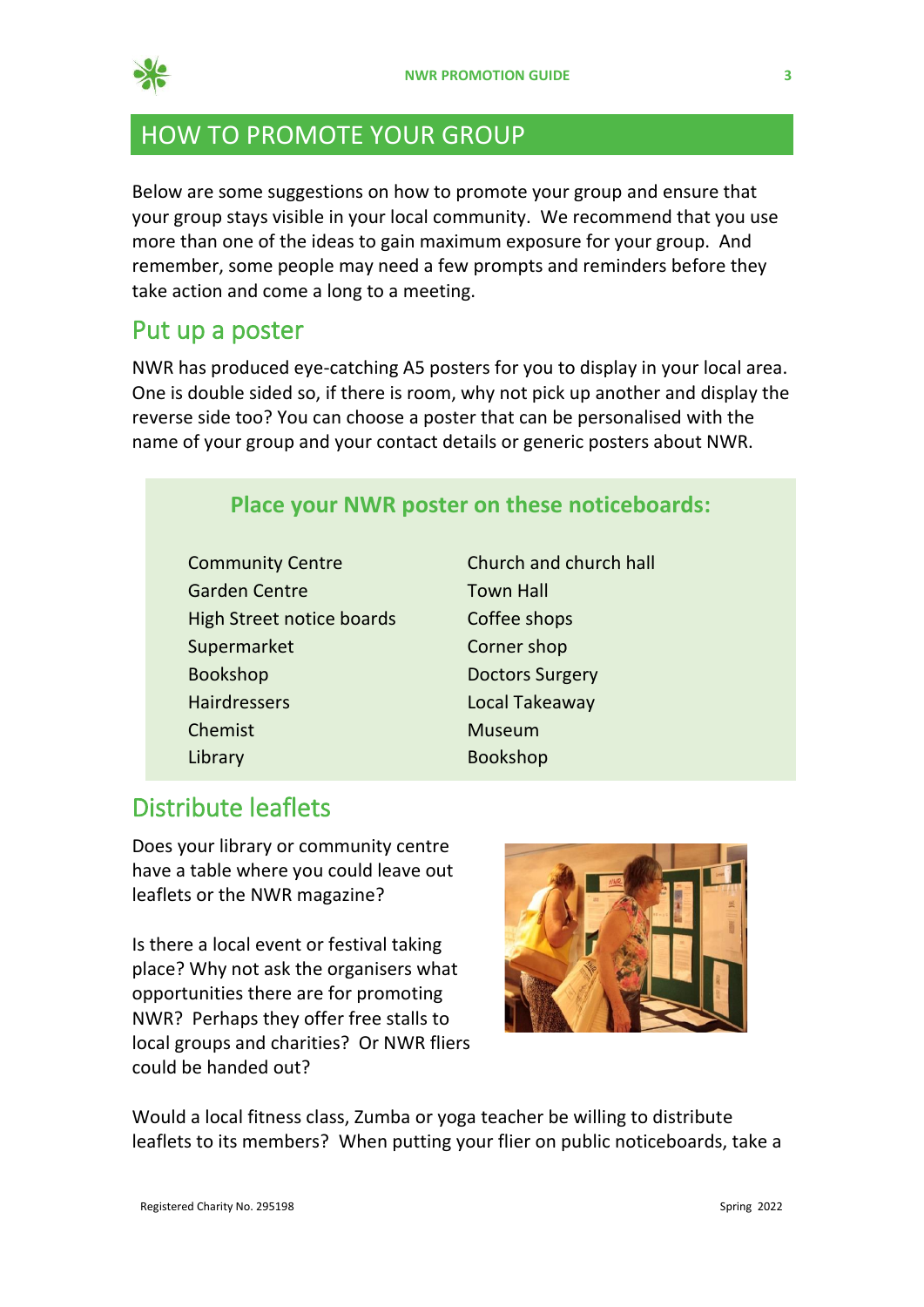

look at what else is being promoted – would one of the other groups have women who would like NWR? Why not ask the group leader if they would distribute your fliers to them?

*"We have a leaflet in the local library 'What's On' folder, a notice on the electronic Town Council noticeboard and leaflets on noticeboards around the town."*

New for 2022, the NWR double-sided flier has space for you to insert your group's name, your name and contact details. If you would prefer not to use your personal details, you can insert instructions on to find the group on the NWR website or create a generic email address for your group.



*"I popped into a charity shop to ask them if they could display the flier, they said they couldn't put anything in the window, but were happy to put it on the staff noticeboard."*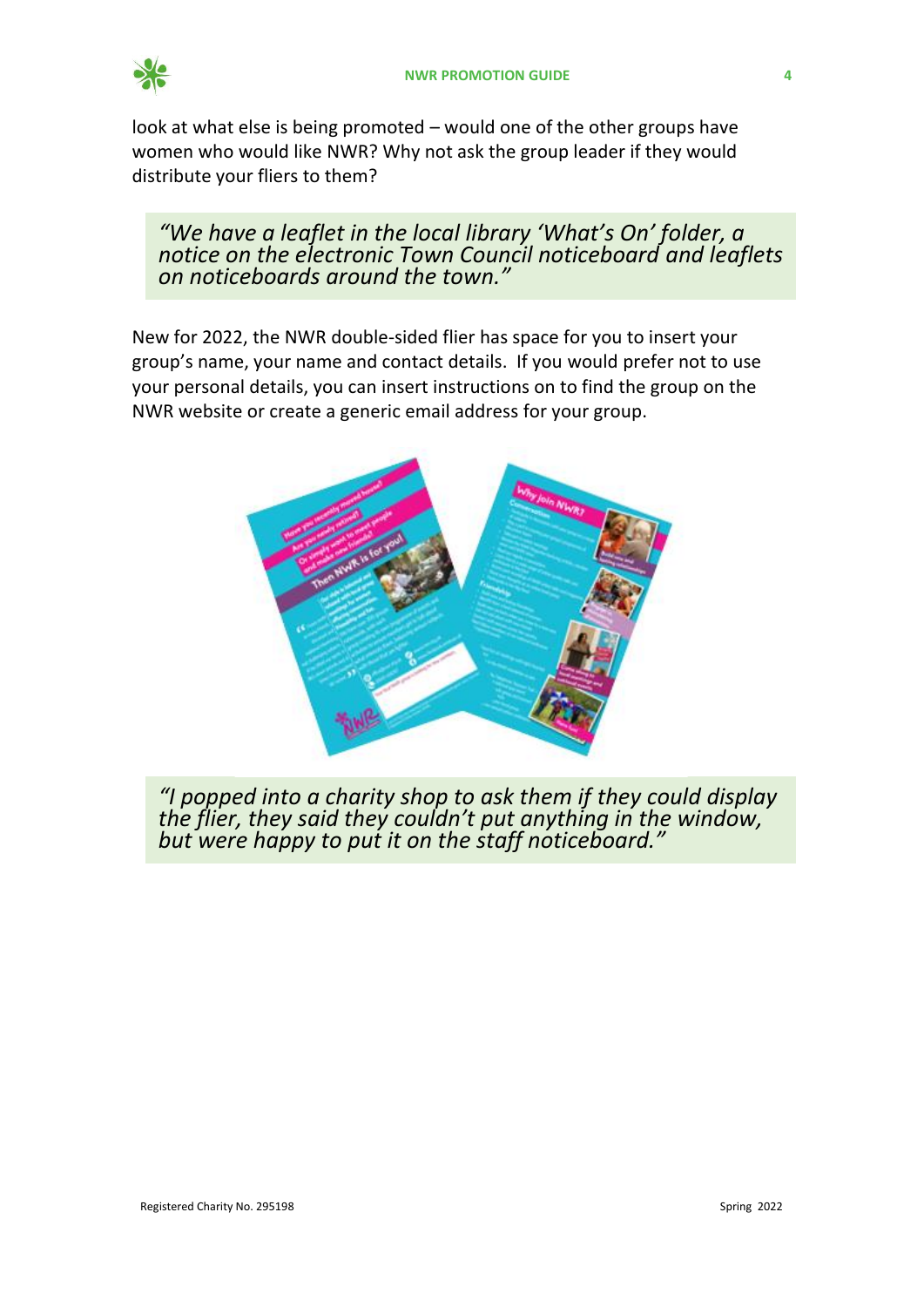

## <span id="page-4-0"></span>Estate Agents

Over the years NWR has provided a lifeline to women who have moved to a new area and found themselves not knowing many people living near them.

*"I went to the three estate agents in my local town and they were interested to hear about NWR and help promote my group, but all offered to promote us in different ways! One had a table displaying local information and they were happy to take a few fliers to go on there, another offered to promote NWR on Facebook and one offered to put the flier in their pack for new homeowners."*

## <span id="page-4-1"></span>**Online**

There are opportunities to promote NWR online too.

**Facebook** [\(www.facebook.com/\)](http://www.facebook.com/) community pages on Facebook are becoming increasingly popular. Why not post a message there stating that your group is looking for new members? You could include the NWR advert personalised for your group. (See section on what promotional materials are available for more information about using the NWR advert)

**Nextdoor** [\(https://nextdoor.co.uk\)](https://nextdoor.co.uk/#neighbors) is another online platform that enables local residents to communicate with one another. Some groups have reported that they have recruited quite a few new members this way.

**InYourArea** <https://www.inyourarea.co.uk/> This is a similar platform to Nextdoor, providing local information.

Here is an example of a message you could post online about your group:

Calling all lively minded women! NWR groups are for women who want to meet others for discussion. Join your local NWR group at *[insert your group name]* to make new friends and participate in talks on a variety of subjects. Find out more at <https://nwr.org.uk/join-nwr/> or contact *[insert your name and contact details or link to NWR website page for selecting a local group [www.nwr.org.uk/network/groups\]](http://www.nwr.org.uk/network/groups)*

Many local councils also have an online noticeboard promoting local groups. Does your local newspaper have an online directory?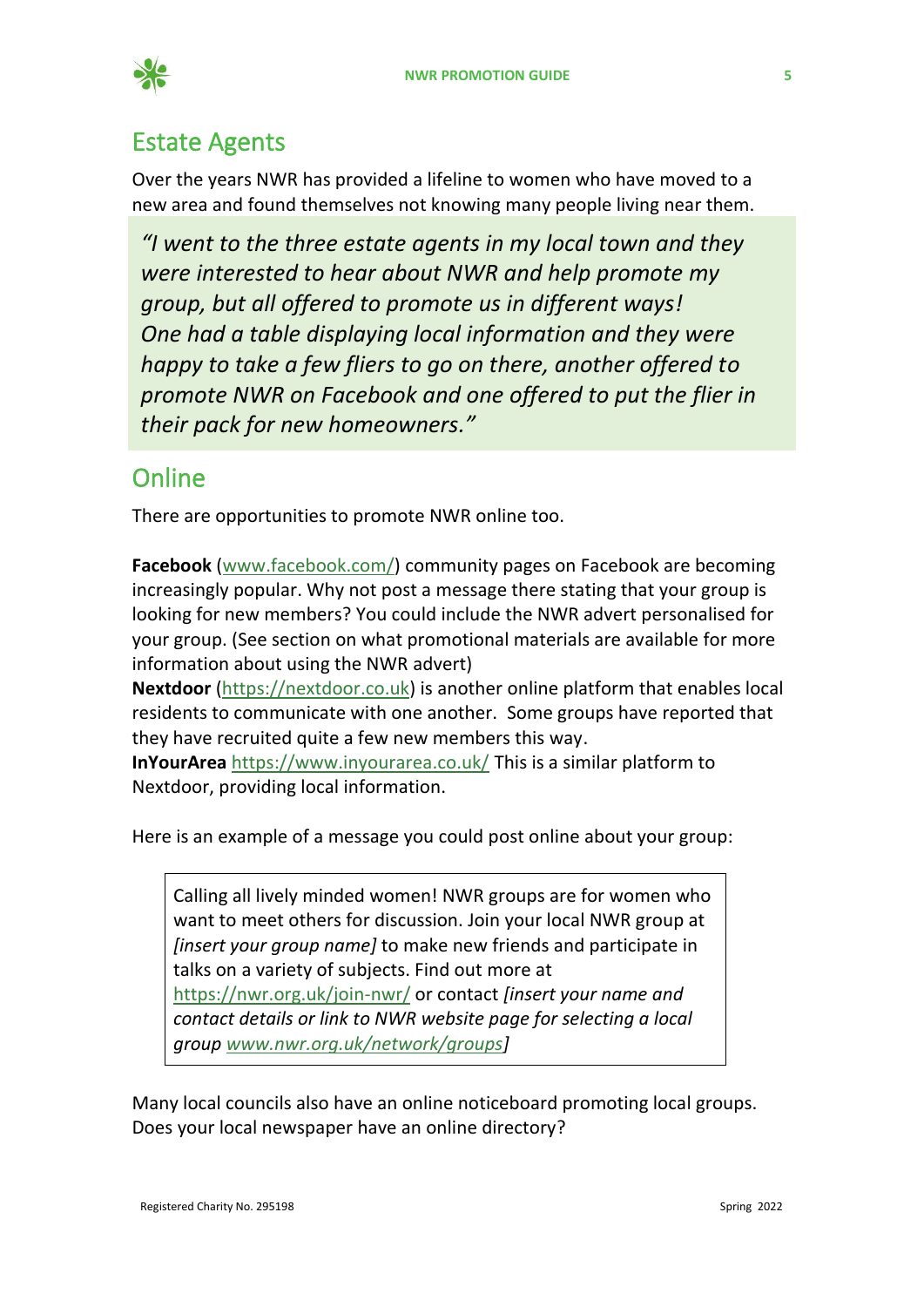

#### <span id="page-5-0"></span>Spread the word

Don't forget the power of word of mouth. Don't just tell your contacts about NWR, invite them along to a meeting!

*"I'd been telling my neighbour about NWR for years but she never came along to a meeting. When I asked her why, she told me she thought she had to be invited! Now I don't just tell people about NWR, I invite them along!"*

Looking for that special gift for a friend? NWR offers gift membership packs. [Find out more here.](https://nwr.org.uk/news/give-the-gift-of-friendship-2021-02-17/) Don't forget that NWR members can either be linked to a local group or be Independent. NWR independent members can participate in the national programme of events and activities as individual members as well as joining the activities of any group.

#### <span id="page-5-1"></span>Local magazines, newsletters and newspapers (printed)

Does your local newspaper publish a directory of local groups? You could arrange to be listed in it.

Church and village newsletters are also an excellent way to promote NWR.

*"I emailed churches in my local area to ask if they would mention NWR to their congregation and not only did they offer to circulate a flier but they put me in touch with the person who does the village newsletter. He offered to include the NWR advert in it, there was no charge."*

A simple Google search of churches in the towns and villages in your local area will bring up their websites, through which you can find their phone numbers and email addresses. Here is an example of an email you could send:

#### Dear Reverend

NWR is a women's membership organisation and registered charity, we connect women through regular group meetings that provide conversation, friendship and fun.

I am a member of the *[insert your group name]* and wondered whether you would be willing to promote my group to your congregation?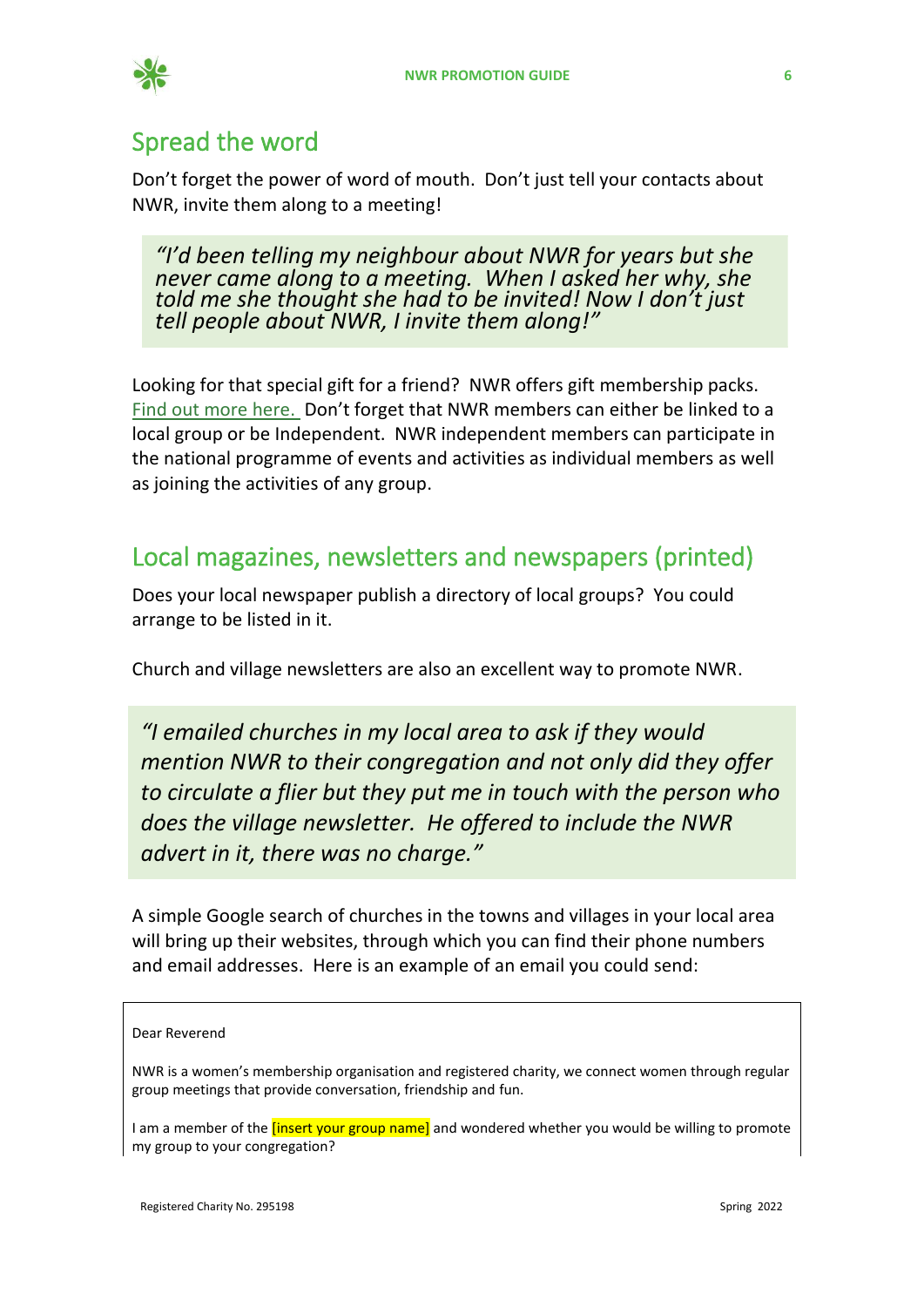

Alternatively, do you have a newsletter? I have an advert that I could send you, or I'd be happy to write a few words if that is easier.

More information can be found on our website here:<https://nwr.org.uk/> **[or you could provide the url** direct to your group page]

I'd very much appreciate any assistance you could give. Please do get in touch if you require any further information.

The NWR advert has been created to enable groups to promote themselves in local newsletters and magazines. It can be personalised with your group name and contact details. For more information about the NWR advert, see the section later in this guide about what promotional materials are available.

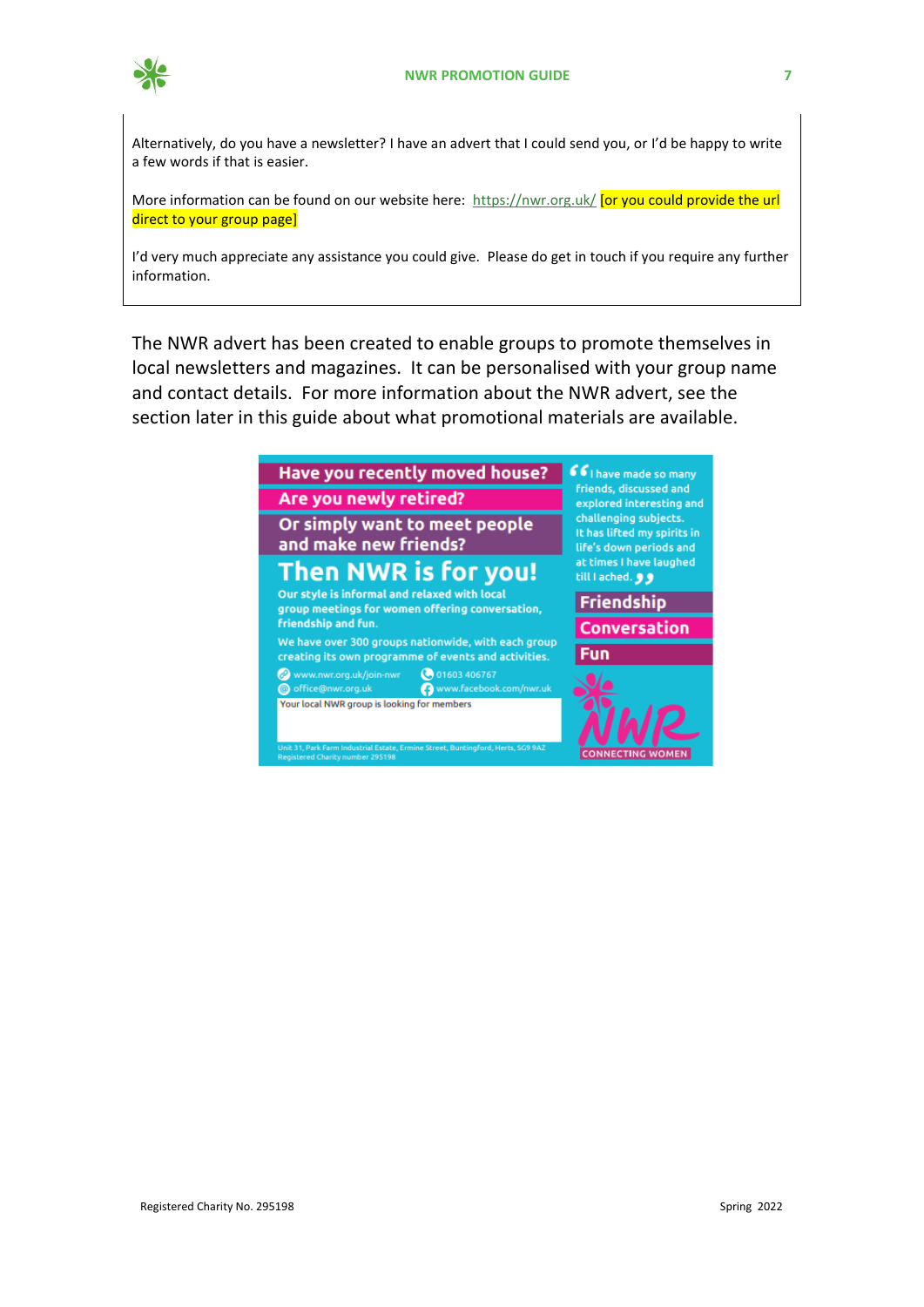

Ops

k of

but

ry.

m

's

Local magazines and newsletters welcome submissions from local groups about their recent activities. Below is an example from the Bury St Edmunds NWR Group.

## **National Womens Register**

2021 was a busy year for Bury St Edmunds NWR, during the first half of the year we continued with our fortnightly program of online Zoom meetings, with lively discussions on subjects as diverse as Women in Sport; Desert Islands; Folklore and Superstitions; and a lively Zoom meeting about The Evolution of Hats. where some interesting headgear was worn. From Summer onwards we were able to meet in person again which was very welcome, and we made the most of the Spring and Summer with visits to local gardens, much enjoying Fullers Mill Garden nr West Stow on a couple of occasions, also walks at Lackford Lakes and West Stow Park with the obligatory coffee and cake afterwards! A Spanish themed meeting was held in a member's garden in July, where everyone brought some Spanish food to share and talked about all things Spain. In November we took part in the annual

Telephone Treasure Trail, the national NWR quiz. We have also recently had a couple of afternoon coffee get-togethers at the Apex in Bury St Edmunds, which was much enjoyed by all. We have welcomed 3 new members to our group during last year.

Our new program takes us up to Spring 2022, with a mixture of fortnightly online Zoom meetings as well as in person meetings where possible, either outside or if inside with appropriate measures in place to keep us all safe. The new program can be found by visiting the NWR website at www.nwr.org and searching for Bury St Edmunds in the Find a Group section. Please also visit the website to find out more about NWR and what it can offer members, including a varied and interesting program of online talks and events for 2022 such as the National Conference. Membership is currently £30 per year and new members are made very welcome.

*"Each month one of our members submits a short piece into a free magazine that is delivered to every household in the local area, usually saying what we have been doing, what we are going to do and giving my name and contact information. That has been our main way of recruiting over the last few years."*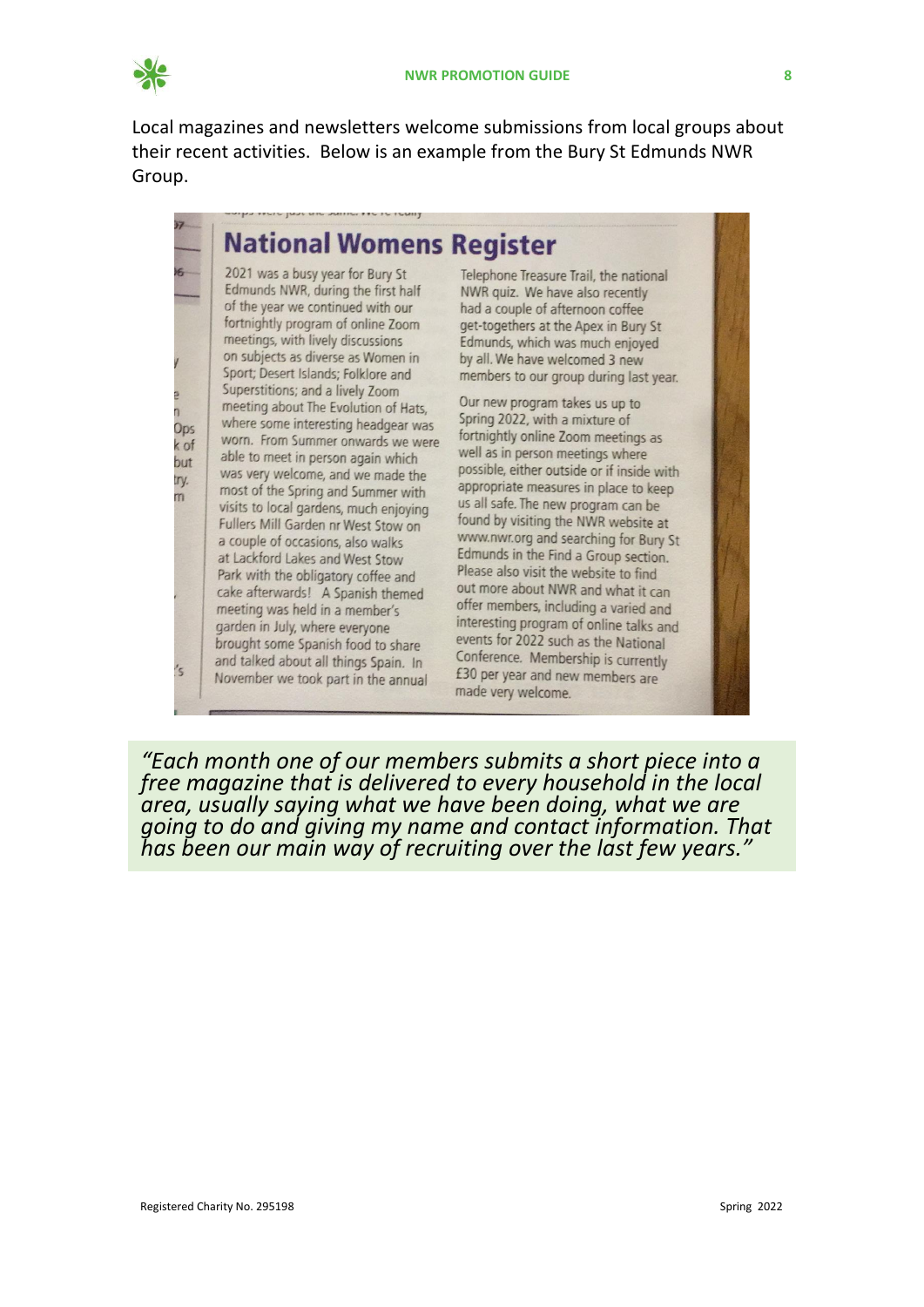

#### <span id="page-8-0"></span>Local Radio

Local radio stations are always looking for material. Ask your group members to listen to the local station and suggest programmes and presenters who use interviews. Telephone to check the name of the editor or producer and send them relevant information; a week later call to ask if it was received. A radio interview checklist on page 8 will help you plan and enjoy your presentation.

#### **Going on air – a radio interview checklist...**

Radio is a friendly medium, less intimidating and more personal than television.

Hints that may help you to relax and achieve a successful interview:

- Work out your Key Message in advance and try to get it across no matter what.
- **.** Think of 3 key points then drop two so you know the one key thing to say if you must cut it short.
- Make your comments relevant to the local audience.
- Use visual language and paint a picture for the listener.
- **E** Speak as if the listener were there with you, in person.
- **E** Remember tone has a greater impact than words  $-$  make it relevant and friendly.
- Try to use your normal voice, smiling as you speak (using your hands frees up your voice and makes it sound more relaxed and natural).
- Be clear, try to speak slowly and enunciate clearly.
- **Try not to mumble or swallow your words.**
- Avoid padding and link words such as: 'er, um, well, like, you see, you know'.
- $\blacksquare$  Have answers to obvious factual questions to hand  $\lightharpoonup$  (check anything you are not sure about with either the Office beforehand).
- Sell your story why should it matter to the listener?
- Don't be afraid to use humour but avoid jokes!
- *Make sure the correct contact details ('phone number, e-mail etc.) are given out by the station.*
- **Offer radio stations different angles on your story news, feature,** human interest, educational, women's lifeline, friendship, stimulation, useful when moving.

Be yourself and think 'Local'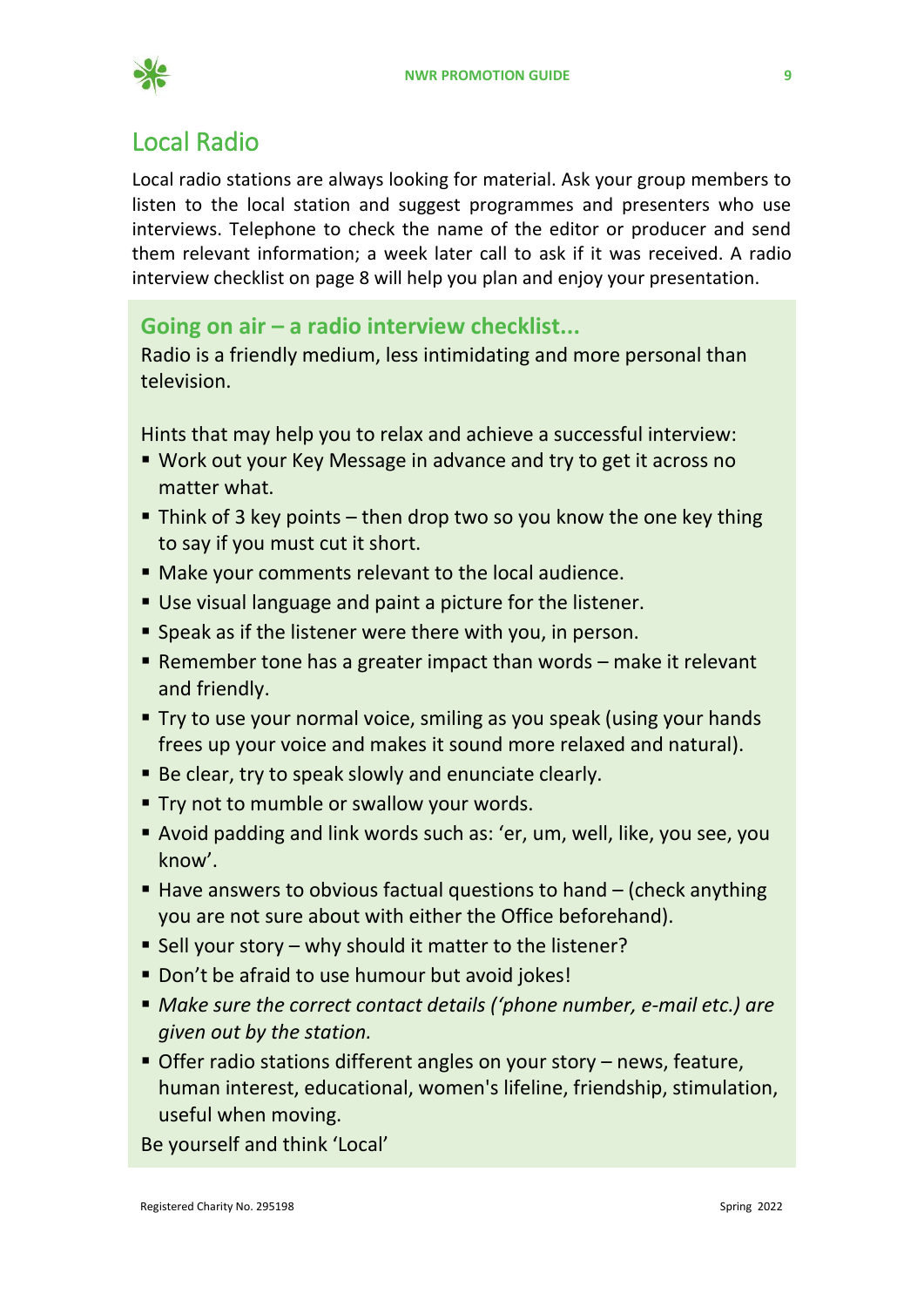

## <span id="page-9-0"></span>Community fairs and events

Is there a fair or community event taking place in your local area? These provide excellent opportunities for raising awareness of your NWR group, and many will provide a stall free of charge to local community groups and charities.

Have your members got any unwanted books lying around? Why not have a second-hand book exchange at your stall? You could offer a variety of books – for adults and children too, and don't forget to give them an NWR bookmark with their book

*"We ran a free bookstall at a local community event - offering books to people provided a conversation starter, enabling us then to talk about NWR and hand out fliers along with the books. We gained three new members from that event"*

Contact the NWR office to ask them to send you extra leaflets and bookmarks, there may also be a banner available – either full size or tabletop – for you to use to provide increased visibility of NWR.

#### <span id="page-9-1"></span>**PROMOTIONAL MATERIALS**

#### <span id="page-9-2"></span>What promotional materials are available?

The NWR office has promotional material that they would be very happy to send to groups to assist them with promoting themselves.



- **NWR flier** new for 2022! A5 in size, perfect for placing on noticeboards or for handing out. It provides basic information about NWR and how to join.
- **NWR leaflet** a bright and colourful leaflet explaining what NWR is, ideal for handing out to people who have expressed an interest in joining.
- **NWR bookmark** why not ask your local library if they could take some?
- **NWR postcard** with room on the reverse for

you to write a personal note.

• **NWR advert** with space to personalise it for use on social media platforms and in newsletters.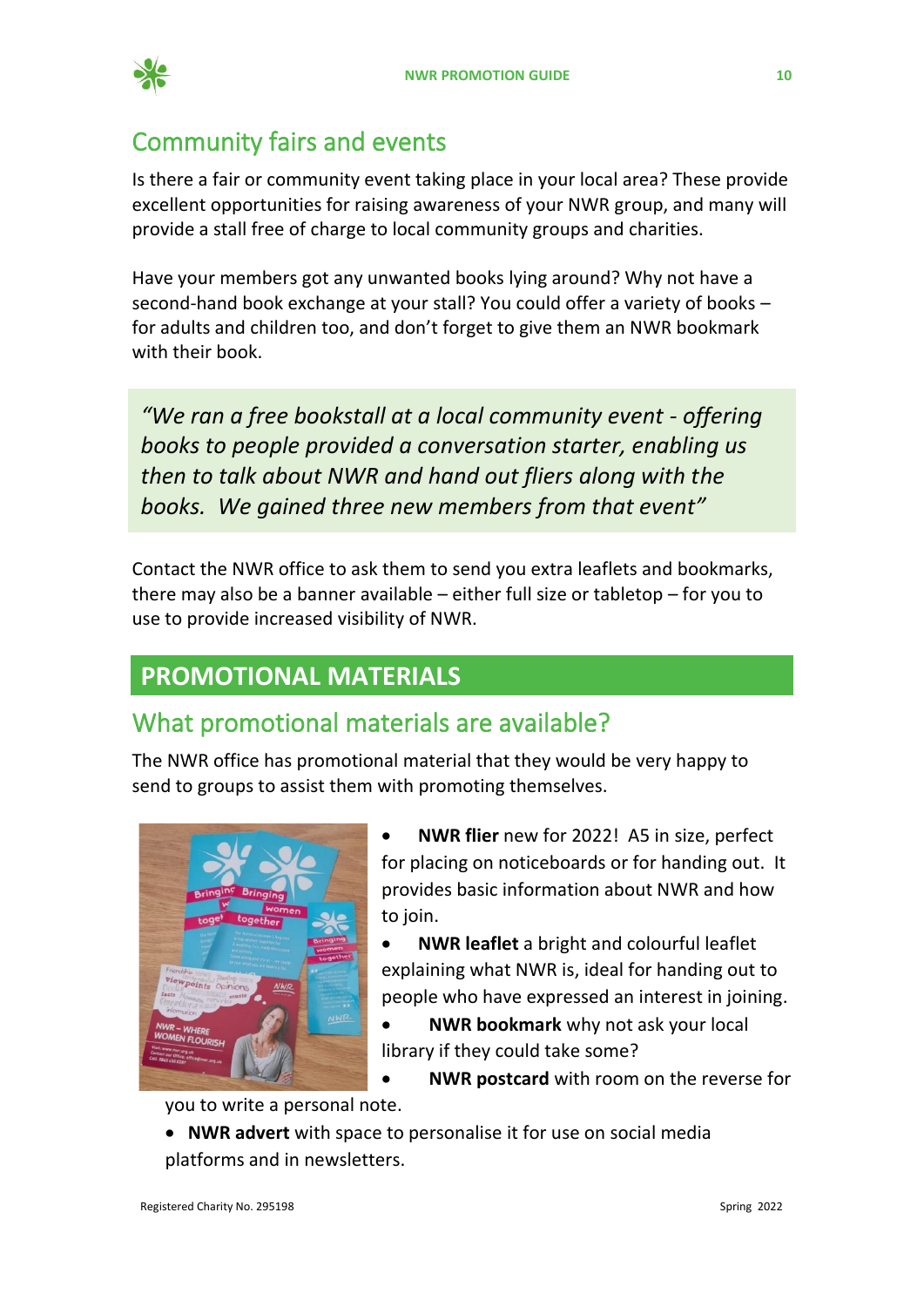

The office also has NWR branded pens, keyrings and bags available (charges may apply).

Additional copies of the NWR magazine are available upon request. Perhaps you could give a copy to your local hairdresser, sports hall or library?

Don't forget, if you're attending an event, tabletop and full-size banners are available.

## <span id="page-10-0"></span>How do I order promotional materials?

Promotional materials are available from the office by emailing them at [office@nwr.org.uk.](mailto:office@nwr.org.uk)

Please clearly state in your email your name, group name, which promotional materials you would like and approximately how many of each.



#### <span id="page-10-1"></span>The NWR Advert

The NWR advert has been created for promoting NWR in local magazines and newsletters. The advert that can be edited to include your group name and contact details using the website [www.ilovepdf.com](http://www.ilovepdf.com/)